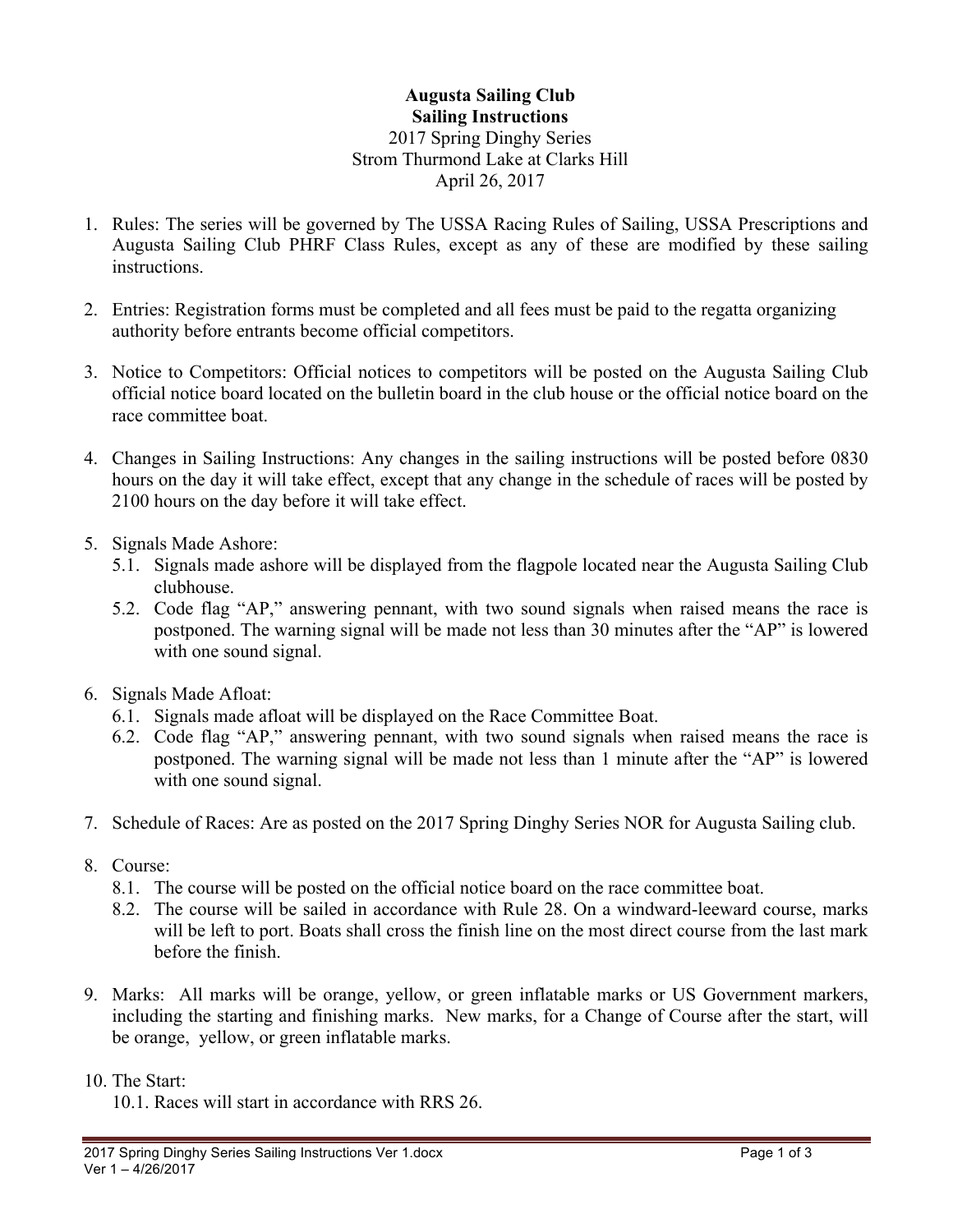- 10.2. The starting line will be between the starting mark and a staff displaying the orange flag on the race committee boat.
- 10.3. The order of fleets will be posted on the notice board on the race committee boat.
- 10.4. A yacht shall not start later than 10 minutes after her starting signal.
- 11. Recalls: Recalls will be signaled in accordance with RRS 29. The Race Committee may attempt to hail infringing boats, but it is the responsibility of the skipper to make a legal start.
- 12. Changes of Course After Start:
	- 12.1. RRS 32 and 33 apply however; in addition, the Race Committee may signal a change in the designated course by flying the C flag before the competitors begin the changed leg and displaying a board or hailing each competitor to designate the new course. In this case the change in direction or length of the next leg need not be signaled. The finish line shall be between the newly designated final mark and a staff displaying the S flag or between the pin and the orange flag if the start/finish line is used.
	- 12.2. The Race Committee will place the new mark as soon as practicable.
	- 12.3. Minor adjustments in a mark's location will not be signaled. This changes RRS 33.
- 13. Finish Line: The finishing line will be between a staff displaying an orange flag on the race committee boat and a mark of the course (or the finishing mark).
- 14. Time Limits: The time limit for each fleet will be ninety (90) minutes. Boats finishing more than 30 minutes after the finish of the first boat in their fleet will be scored "DNF"
- 15. Scoring:
	- 15.1. PHRF Spinnaker, PHRF non-Spinnaker, one-design fleets and Portsmouth Dinghy fleet and the Junior sailing program boats (Ages 6-18) will each be scored separately.
	- 15.2. Any vessel not registered prior to the start of a race on a properly completed registration form provided to the race committee will not be scored. All competing vessels are expected to check in by sail number with the signal boat on the water prior to the start of racing each day.
	- 15.3. One-design fleets will be scored in the order of finish in addition to overall handicapped scoring.
	- 15.4. Scoring of each handicapped fleet race will be based on corrected times calculated by the timeon-time method.
	- 15.5. PHRF Spin fleet and PHRF Non-Spin Fleet will be scored using the PHRF corrected times using the Time on Time handicap method.
	- 15.6. Dinghy Corrected times will be calculated by the USSailing Portsmouth Yardstick.
	- 15.7. Each day will be scored as a one day regatta, using the low point scoring system, Rule A4 and Series Scores Rule A2, except that all races of each day will count, and boats that came to the starting area but did not start, did not finish, retired after starting or were disqualified, or did not come to the starting area at all during that day will be scored in accordance with Rule A9 "Race Scores in a Series Lasting Longer Than A Regatta."
	- 15.8. For scoring the Series overall, each day will be treated as one "race." Points for that one day "race" will be based on the standings of the boats for that day, except that boats that did not come to the starting area that day will be assigned points based on Rule A9.
	- 15.9. Five of the six days will count. Each competitor's best Day scores will be used to determine their standing in the Series.